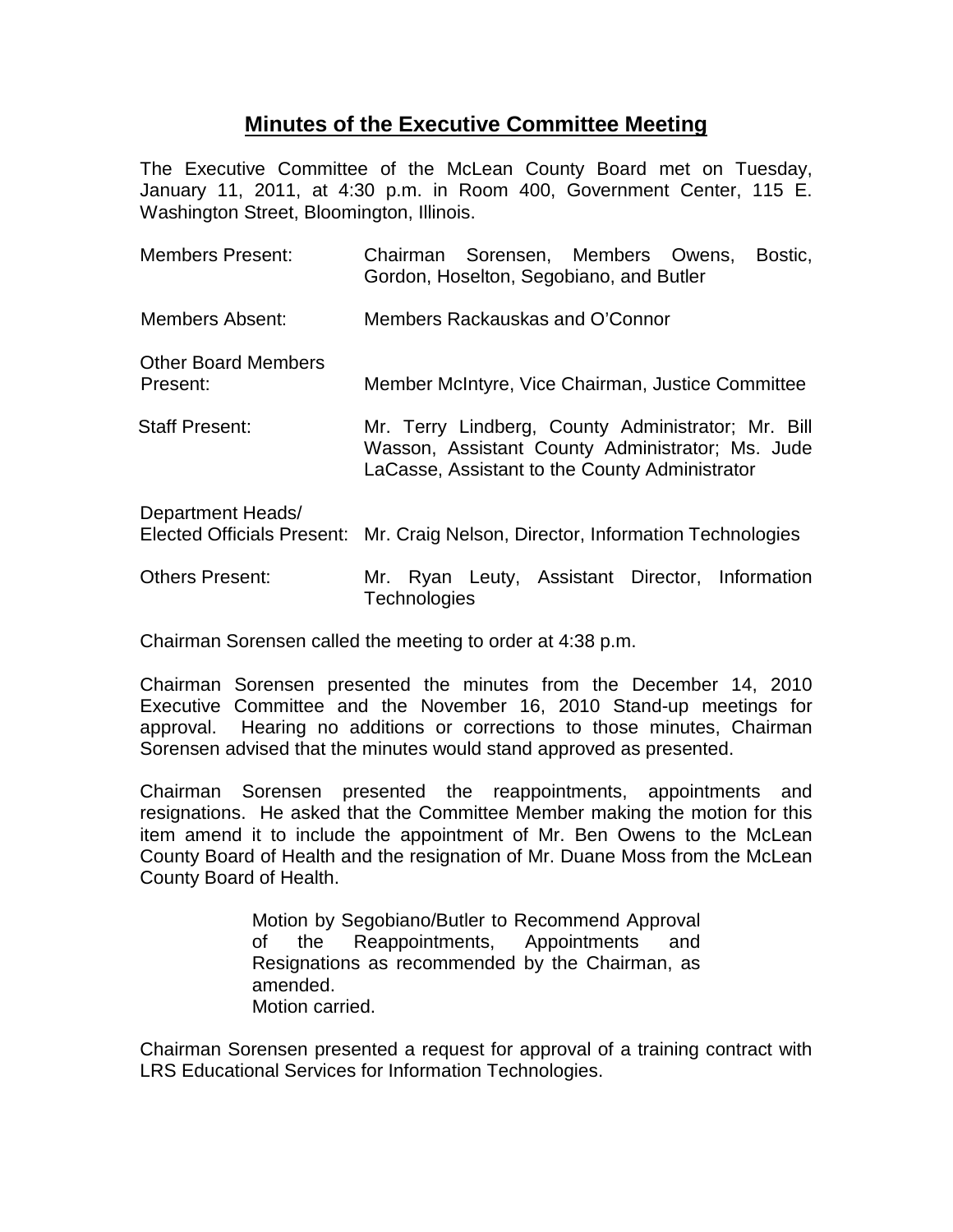Minutes of the Executive Committee January 11, 2011 Page Two

Mr. Craig Nelson, Executive Director, Information Technologies, indicated that this contract will allow the County to purchase 40 training units (days) at a discounted cost of \$315 per day, as opposed to the "rack rate" pricing of \$465 per day. The difference of \$150 a day applied against 40 learning units provides the County with a discount of \$6,000 in training. Mr. Nelson noted that the monies for the training are part of the approved FY'2009 budget.

Mr. Nelson requested that this agreement be considered a sole source provider award as LRS is the only provider of Instructor led Microsoft Certified training within Bloomington-Normal.

> Motion by Owens/Gordon to Recommend Approval of a Training Contract with LRS Educational Services – Information Technologies. Motion carried.

Mr. Nelson advised that the new telephone system vendor will be on site this week and next week to conduct meetings with departments and to diagram the call flow for each of those departments.

Chairman Sorensen asked if there were any questions or comments. Hearing none, he thanked Mr. Nelson.

Chairman Sorensen presented a request for approval of a Contract between the County of McLean and Anderson Legislative Consulting for Professional Services – County Administrator's Office.

> Motion by Segobiano/Bostic to Recommend Approval of a Contract between County of McLean and Anderson Legislative Consulting for Professional Services – County Administrator's Office. Motion carried.

Mr. George Gordon, Chairman, Land Use and Development Committee, advised that the Land Use and Development Committee brings no items for action to the Executive Committee.

Chairman Sorensen asked if there were any questions or comments. Hearing none, he thanked Mr. Gordon.

Ms. Diane Bostic, Chairman, Property Committee, advised that the Property Committee brings no items for action to the Executive Committee. She noted that the Property Committee did not meet this month.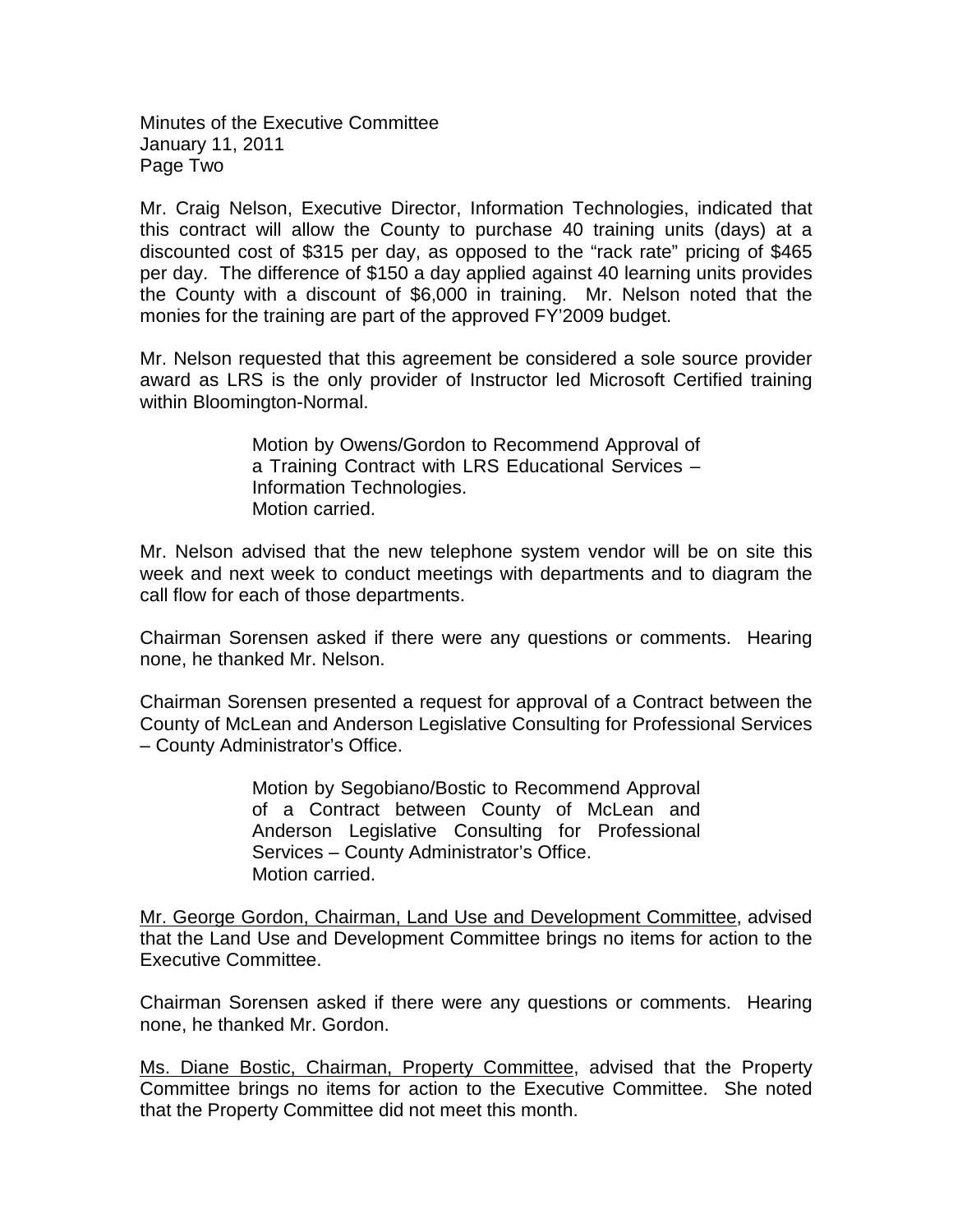Minutes of the Executive Committee January 11, 2011 Page Three

Chairman Sorensen asked if there were any questions or comments. Hearing none, he thanked Ms. Bostic.

Mr. Gordon advised that the Land Use and Development Committee did not meet either.

Mr. Stan Hoselton, Chairman, Transportation Committee, presented a request for approval of an Emergency Appropriation Ordinance Amending the McLean County Fiscal Year 2010 Combined Annual Appropriation and Budget Ordinance, McLean County Highway Fund 0120, McLean County Highway Department 0055. He explained that the Department of Transportation has awarded a grant to the Highway Department for the rural sign upgrade program in the amount of \$398,034.16. Mr. Hoselton stated that the amount paid to the Highway Department is \$358,230.74. He noted that 10% of the grant will be retained until the project is completed.

> Motion by Hoselton/Owens to recommend Approval of an Emergency Appropriation Ordinance Amending the McLean County Fiscal Year 2010 Combined Annual Appropriation and Budget Ordinance, McLean County Highway Fund 0120, McLean County Highway Department 0055. Motion carried.

Mr. Hoselton presented a request for approval of an Emergency Appropriation Ordinance Amending the McLean County Fiscal Year 2011 Combined Annual Appropriation and Budget Ordinance, McLean County Highway Fund 0120, McLean County Highway Department 0055. He indicated that this is the balance of the grant in the amount of \$39,803.

> Motion by Hoselton/McIntyre to recommend Approval of an Emergency Appropriation Ordinance Amending the McLean County Fiscal Year 2011 Combined Annual Appropriation and Budget Ordinance, McLean County Highway Fund 0120, McLean County Highway Department 0055. Motion carried.

Chairman Sorensen asked if there were any questions or comments. Hearing none, he thanked Mr. Hoselton.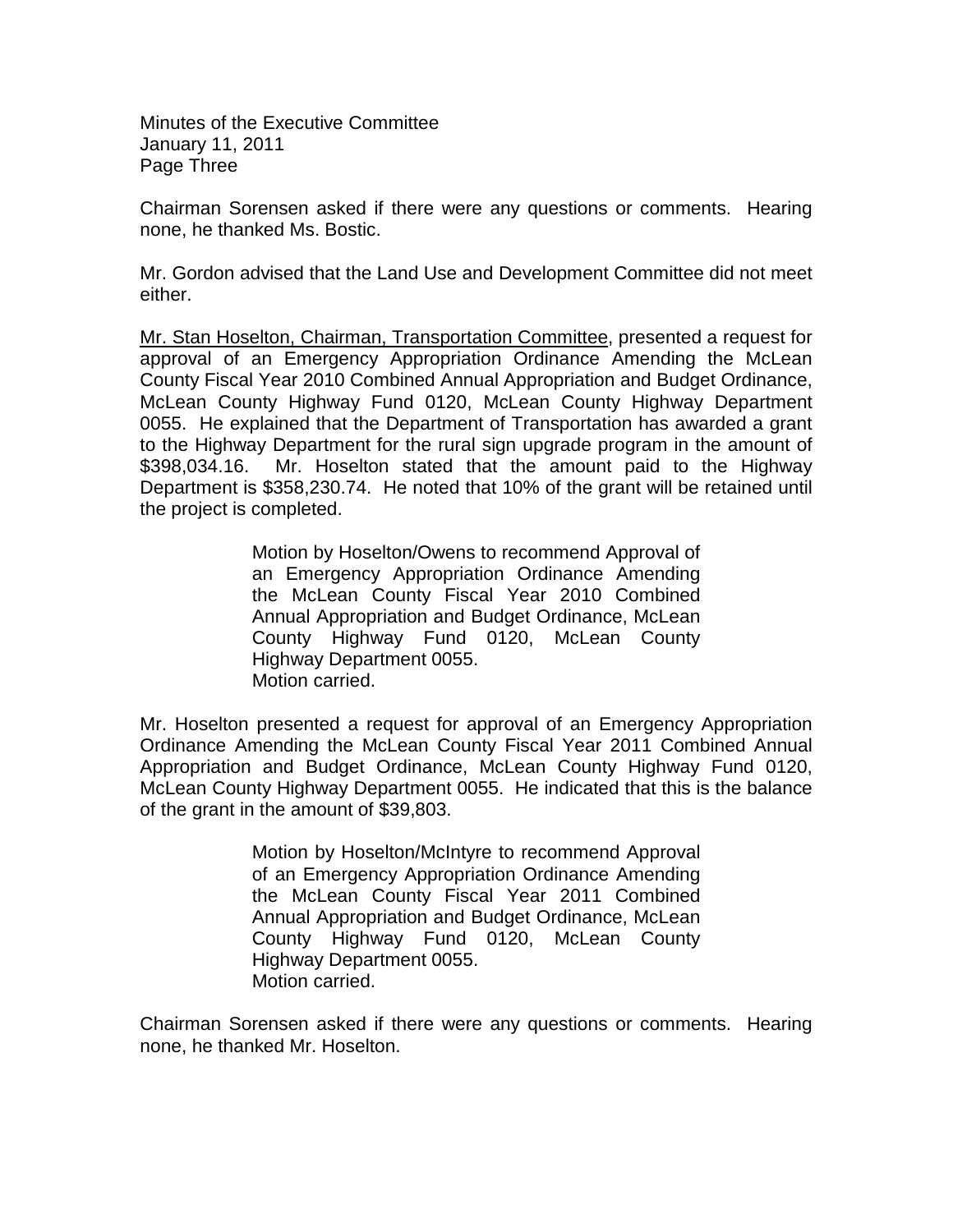Minutes of the Executive Committee January 11, 2011 Page Four

Mr. Ben Owens, Chairman, Chairman, Finance Committee**,** presented a request for approval of a Consolidated Vehicle Procurement Rolling Stock Capital Assistance Grant from the Illinois Department of Transportation for SHOW BUS – Building and Zoning.

> Motion by Owens/McIntyre to recommend Approval of a Consolidated Vehicle Procurement Rolling Stock Capital Assistance Grant from the Illinois Department of Transportation for SHOW BUS – Building and Zoning. Motion carried.

Mr. Owens presented a request for approval of Critical Personnel Hiring requests through the County Administrator's Office.

> Motion by Owens/Butler to recommend Approval of Critical Hiring Requests – County Administrator's Office. Motion carried.

Chairman Sorensen turned the Chair over to Vice Chairman Owens for potential conflict of interest with the next item.

Mr. Butler, Vice Chairman of the Finance Committee, presented a request for approval to authorize the Settlement Agreement with State Farm Insurance and ten taxing bodies, namely City of Bloomington, McLean County, Bloomington District 87, Unit 5, Heartland Community College, B/N Water Reclamation District, B/N Airport Authority, City of Bloomington Township, City of Bloomington Library, and City of Bloomington Township Assessor.

> Motion by Butler/McIntyre to Recommend Approval to Authorize the Settlement Agreement with State Farm Insurance, City of Bloomington, McLean County, Bloomington District 87, Unit 5, heartland Community College, B/N Water Reclamation District, B/N Airport Authority, City of Bloomington Township, and City of Bloomington Township Assessor.

Mr. Segobiano expressed concern and some confusion regarding this item. He believes the full Board needs to discuss this item at the Board Meeting. Mr. Segobiano announced that he will vote "present" on this item. He pointed out that Country Companies protested their assessed valuation and went through the established process and feels State Farm should do the same.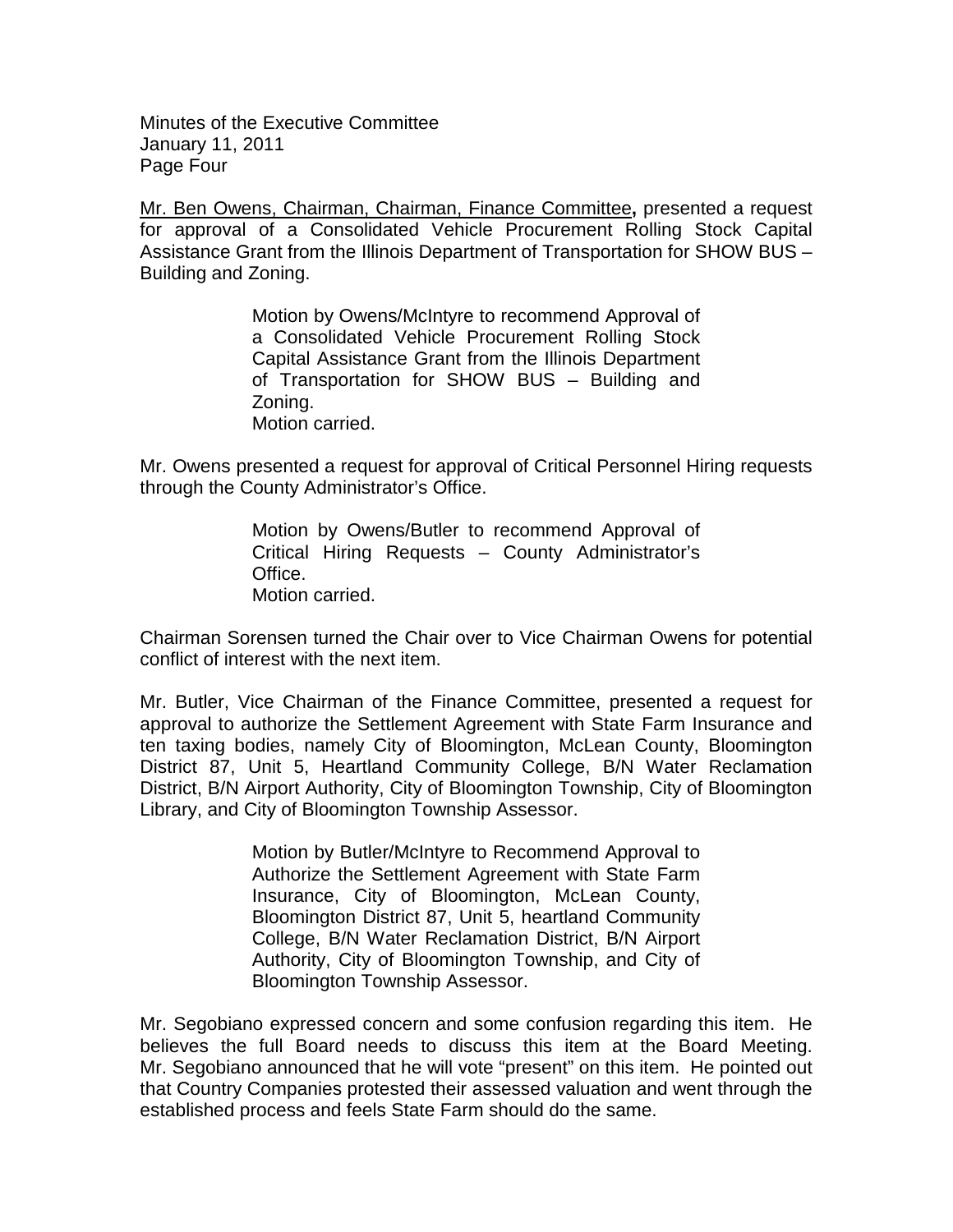Minutes of the Executive Committee January 11, 2011 Page Five

Mr. Butler pointed out that some of the pages in the Agreement are blurry and asked that copies be provided that are easier to read. Mr. Lindberg replied that cleaner copies will be provided.

Mr. Gordon asked Mr. Lindberg for an explanation of the process and parameters of this Agreement.

Mr. Lindberg explained that from time to time State Farm has filed appeals with the local Board of Review with regard to the valuations set on their various parcels. Sometimes they have been adjusted by removing the multiplier which is usually a 1% or 1½% change factor in the parcels, and other times they were adjusted by changing the value. Mr. Lindberg stated that the local Township Assessor has the primary responsibility for setting the value.

Mr. Lindberg indicated that last year when State Farm conducted an overall push to identify potential cost reductions, their tax specialist filed a protest with the Board of Review that would have resulted in decreasing the value of their two largest parcels by about 65%. This would have resulted in a revenue loss to local governments of approximately \$8 million combined. Mr. Lindberg advised that McLean County is a relatively modest player in terms of how much revenue it would derive from those parcels, especially compared to District 87, Unit 5 and the City of Bloomington.

Mr. Lindberg noted that State Farm withdrew that protest request with the understanding that there would be ongoing discussions. At one point, the taxing bodies put together a tentative proposal to do another separate appraisal or assessment, but there wasn't enough interest in incurring that expense. Mr. Lindberg indicated that State Farm was really interested in controlling their cost, which is more important to them than the valuation. The way to control the cost is by having some comfort level as to what the total tax payments are. As an agreement was being developed to do that, the County participated in meetings with the other taxing bodies and explained that it had special concerns that the other taxing bodies might not share. One, a lot of the County's tax rates are capped and are at the cap. The County does have the latitude to increase rates to replace lost revenue due to valuation declines. Two, agreements that have to do with the amount of taxes paid have to be a totally separate matter than talking about agreements that have to do with setting valuation. Part of our organization, the Supervisor of Assessments and the Board of Review, is responsible for setting and reviewing the appropriateness of valuations. Mr. Lindberg quoted a term from the investment world, namely "you have to have a Chinese wall, a very distinct separation between the people doing the assessing and setting the values and the people setting the tax rates.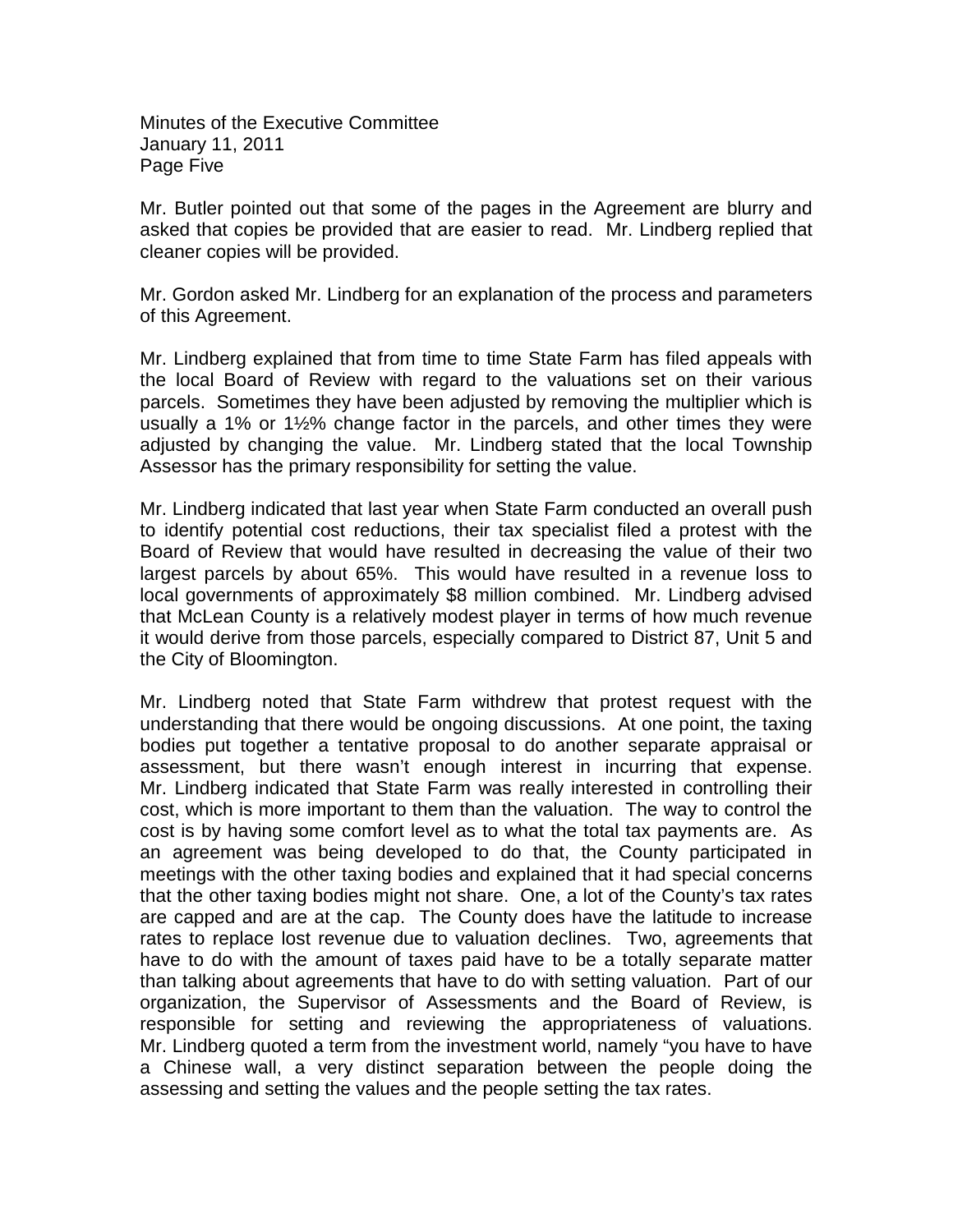Minutes of the Executive Committee January 11, 2011 Page Six

Mr. Lindberg advised that an attempt was made to move the whole group in a direction that would look more like what you might do if you were courting a major shopping center. If a developer/builder is willing to take a risk of putting in a major shopping center, it promises additional tax revenue without additional school children. Frequently, what you see is that people will make a deal with a proposed developer that gives them a little a break on the overall Property Taxes paid but in return the developer will also agree that if for some reason there are a lot of store vacancies, they will not expect the County to support lowering the amount of taxes paid. This creates stability; there will be a new increment of taxes and stability for a number of years. Mr. Lindberg stated that this agreement is within the authority of the County or any taxing body to grant an abatement of property taxes, and it sets the tax amount at today's level and promises no more than 1% increase per year.

Mr. Lindberg commented that what really is at stake is that this is one of the rare times when it has been possible to get all of the taxing bodies together to work together on something. He indicated that he views this as more of an exercise in risk management than an exercise in details of tax law. There may well be issues with how the Township Assessor goes about doing his assessing, but he is an expert in his field, is widely recognized and has a lot of respect. Mr. Lindberg noted that the Township Assessor has strong feelings about valuing these major properties according to a doctrine known as the Value in Use Doctrine, which is different from the concept that generally prevails if major properties go to the State Property Tax Appeals Board. He noted that the prevalent doctrine there is something called the Value in Exchange Doctrine, which drives how we got to this point. As State Farm was reorganizing and closing down some of its operations across the country, they found that when they went to sell these vacant office buildings the buildings realized less in sale price than they had been assessed by the local assessor.

Mr. Lindberg asked the Committee to consider what would happen to the value of Corporate South and Corporate should State Farm leave the community. There is nobody in this market that would be willing or able to purchase the buildings. Mr. Lindberg noted that State Farm drives the market and almost defines the market. The Value in Use premise makes a lot of sense in terms of how Mr. Mike Ireland, the Township Assessor, goes about valuing these things. The question for the County and the risk management issue was that most of the similar cases at PTAB were determined on the Value in Exchange. Mr. Lindberg predicted that this was an avenue that State Farm could have taken and might well have won. He noted that there was a discussion about having State Farm pursue the case and get a much lower value and then make a voluntary contribution to the community. Mr. Lindberg pointed out that they can't do that as they have to show some due diligence and prudence to their policyholders.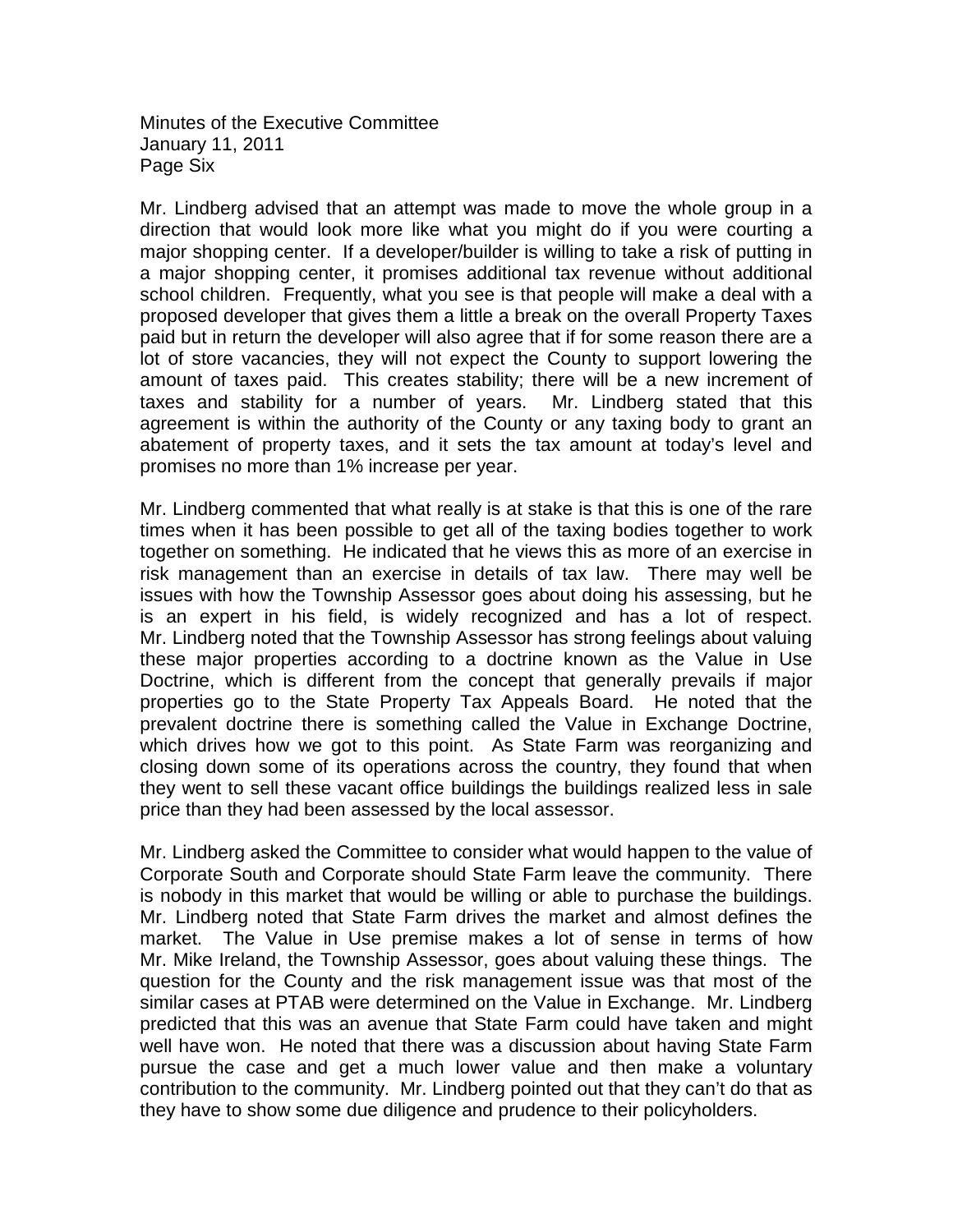Minutes of the Executive Committee January 11, 2011 Page Seven

Mr. Lindberg advised that this was a fight that State Farm didn't want to start and a battle they didn't want to win. The compromise or the solution that seemed to work for State Farm and all of the taxing bodies was this proposed agreement. Mr. Lindberg added that every other taxing body has passed this agreement.

Mr. Gordon thanked Mr. Lindberg for the above explanation.

Mr. Segobiano asked if we are going to offer this same scenario to other businesses and property owners. He indicated that this question was asked of him by his constituents. Mr. Lindberg responded that no other taxpayer approaches the level of impact that State Farm has. Mr. Segobiano argued that this process is being skewed to certain individuals. Mr. Lindberg replied that if this Agreement was not reached and if State Farm took their case to the PTAB and won it -- and a lot of legal experts would suggest that the likelihood of that happening is very high – most every other taxpayer would end up picking up the amount that State Farm saved. If the valuation were to go down for the school districts, it is likely that rates would go up, which means the tax burden would get transferred to other taxpayers.

Mr. Segobiano stated that the assessed valuations of homes have gone down. He added, however, that these homes are not assessed to reflect that change. Mr. Lindberg responded that they are being assessed fairly. He noted that the Board of Review had less protest cases this year than the prior year. Mr. Lindberg noted that there were several commercial cases where adjustments were made based on the information that those bodies brought forth. He indicated that there is no other taxpayer that has even a fraction of the impact that State Farm has.

Ms. Bostic pointed out that every taxpayer has the opportunity in the tax year cycle to protest or affirm their assessed value. She noted that if you say nothing and the 30 day window closes, you have affirmed the assessor's value. If you call the assessor or call the Board of Review and make a written appeal, you get a hearing.

Mr. Butler indicated that he believes this is as good a deal as we could get without impacting the budget.

Vice Chairman Owens asked if there were any further questions or comments. Hearing none, he called for a vote on the Motion.

Motion carried with Mr. Segobiano voting "present."

Vice Chairman Owens turned the meeting back over to Chairman Sorensen.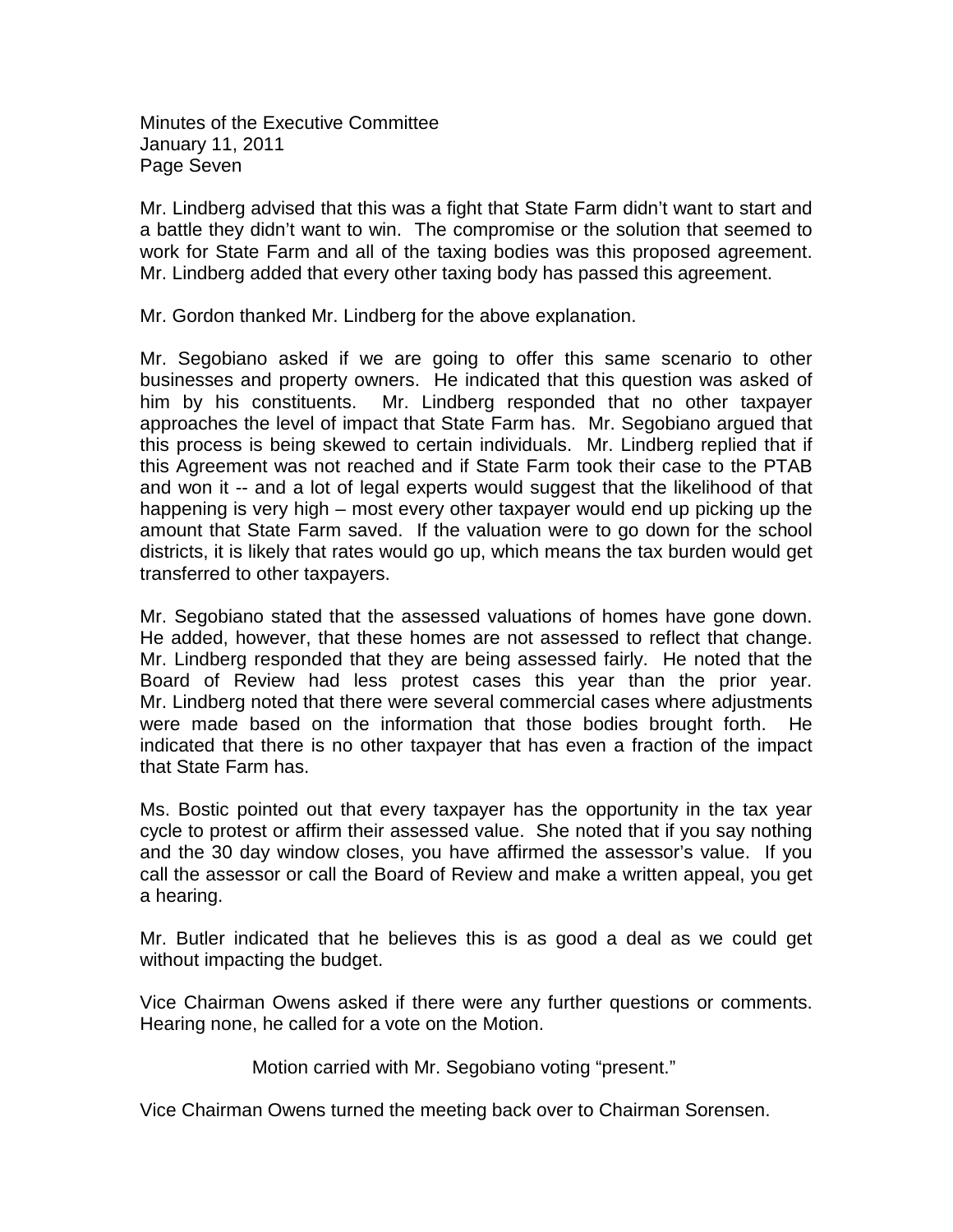Minutes of the Executive Committee January 11, 2011 Page Eight

Chairman Sorensen asked if there were any additional questions or comments for Finance Committee Chairman Owens. Hearing none, he thanked Mr. Owens.

Mr. John McIntyre, Vice Chairman, Justice Committee, presented a request for approval of a Resolution approving McLean County's continued participation with the State of Illinois Appellate Prosecutor's Office- State's Attorney's Office. He noted that this is a Resolution that is considered every year. There is no increase in the contribution for their services of \$27,000.

Chairman Sorensen explained that the Appellate Prosecutor's office is a shared service for County Government for State's Attorneys to be able to call on those resources if they don't have an available capital crime certified attorney or prosecutor, or if they have a potential conflict of interest.

> Motion by McIntyre/Segobiano to Recommend Approval of a Resolution Approving McLean County's Continued Participation with the State of Illinois Appellate Prosecutor's Office. Motion carried.

Mr. McIntyre presented a request for approval of an Emergency Appropriation Ordinance Amending the McLean County Fiscal Year 2011 Combined Annual Appropriation and Budget Ordinance, Fund 0001, Court Services Department 0076. He stated that this is half of a \$600,000 grant awarded to Court Services. Mr. McIntyre noted that there will be another appropriation in the following year.

> Motion by McIntyre/Hoselton to Recommend Approval of an Emergency Appropriation Ordinance Amending the McLean County Fiscal Year 2011 Combined Annual Appropriation and Budget Ordinance, Fund 0001, Court Services Department 0076. Motion carried.

Mr. McIntyre presented a request for approval of an Emergency Appropriation Ordinance Amending the McLean County Fiscal Year 2010 Combined Annual Appropriation and Budget Ordinance – EM.A. He explained that these are additional grant funds from the State that were not used by smaller counties.

> Motion by McIntyre/Gordon to Recommend Approval of an Emergency Appropriation Ordinance Amending the McLean County Fiscal Year 2010 Combined Annual Appropriation and Budget Ordinance – E.M.A. Motion carried.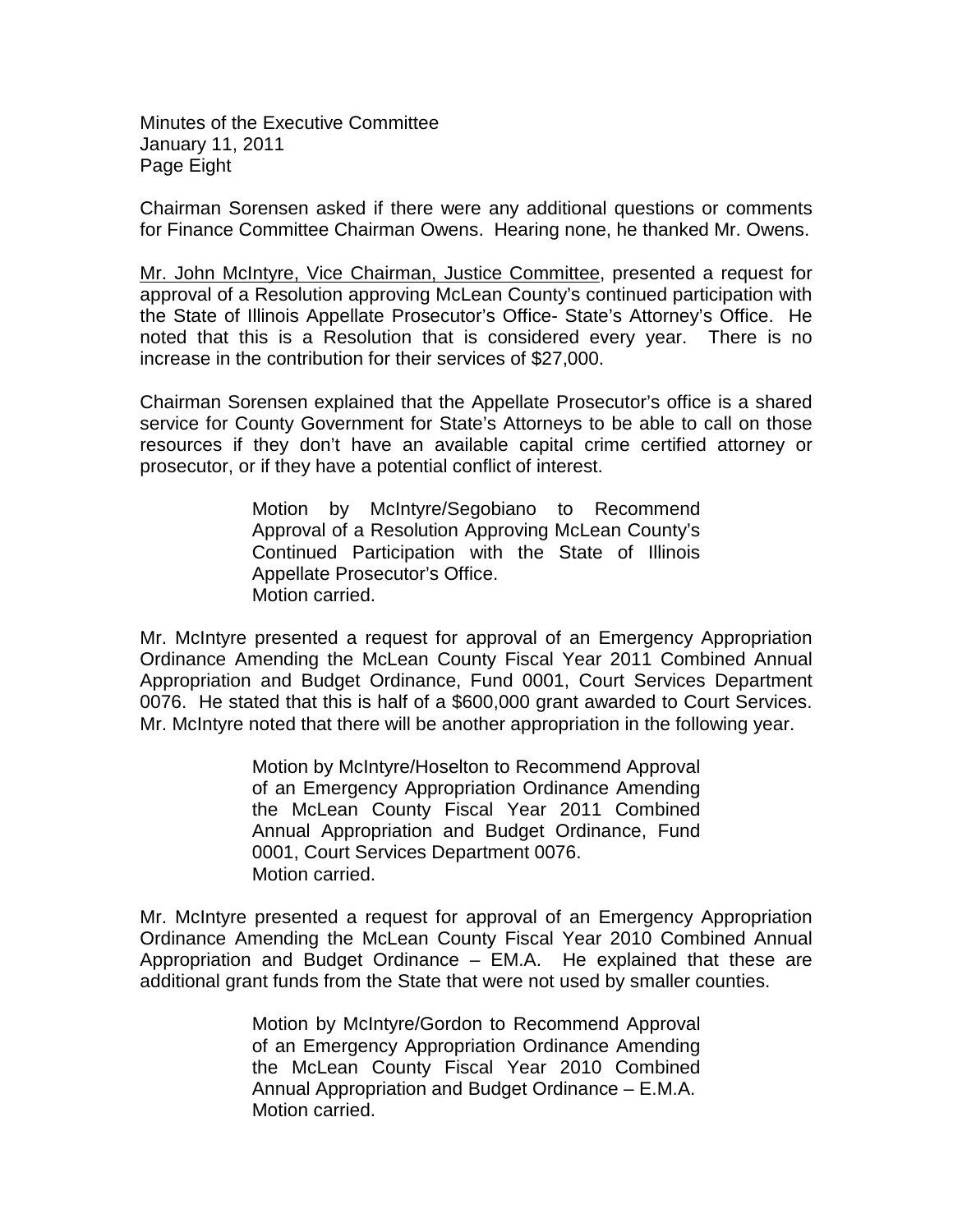Minutes of the Executive Committee January 11, 2011 Page Nine

Chairman Sorensen asked if there were any questions or comments. Hearing none, he thanked Mr. McIntyre.

Chairman Sorensen presented the December 31, 2010 bills as recommended and transmitted by the County Auditor for payment. The Fund Total is \$370,010.08.